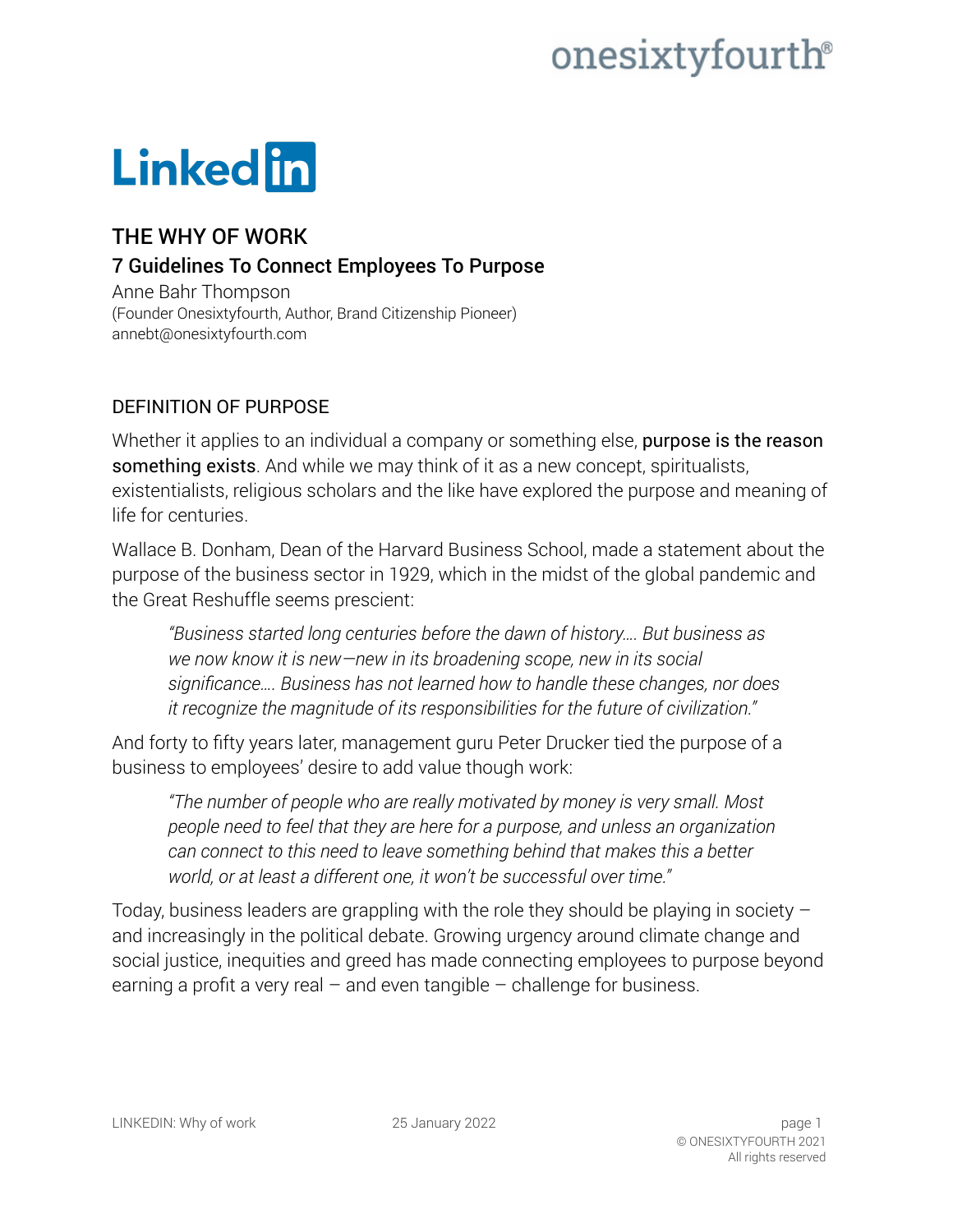#### CONNECTING WITH PURPOSE AT WORK CONNECTS US WITH OUR PERSONAL VALUE

To connect with employees a company's purpose must clarify its raison d'être, or reason for being. To be credible, the purpose of a brand must be rooted in what the business does yet broad enough to encompasses a social mission. Importantly, purpose is not a for-profit company's social mission; if it was, the company would be a social enterprise. When effective purpose communicates how a company creates or adds value to society every day. It acts as both a filter and a benchmark from which to guide all an organization's actions.

For employees as individuals, purpose is very often tied to how they feel fulfilled and see themselves adding value in life. Through research, my consulting work and experience, we've identified that personal purpose sits at the intersection of three things:

1. The things that energize us  $-$  or our personal passions

2. Our gifts or the things we're good at that add value (all of which don't necessarily align with our passions!)

3. How we personally define fulfillment and success.



Each of these three things are unique to who we are as individuals. An additional dimension to this is the level at which we seek to have impact. Some of us look to influence things at a societal level, others at an organizational, and still others at an individual, one-on-one level. We don't have to necessarily do this at work, but if our responsibilities and roles at work accommodate this, it's a big plus to creating meaning and feeling fulfilled!

#### 7 GUIDELINES TO CONNECT EMPLOYEES TO PURPOSE

Connecting employees to purpose and living it across all aspects of your organization is a journey that by necessity must adapt with the shifting cultural landscape. In a business climate seeking to eliminate risk through big data analytics, however, the notion of no absolute rights and wrongs can be discomforting. Trial and error is necessary to break the status quo and acculturate new ways of doing things. No matter where you are in the journey you may fail before being successful. Experiment, fine-tune processes, scale initiatives, measure impact, and begin again.

#### Here are 7 guidelines we focus on when helping clients connect employees to purpose:

1. Confirm that your purpose is genuinely tied to your business value proposition, clearly articulating the reason you exist at the highest level. When purpose primarily is focused on a social mission, employee engagement program, reputation management,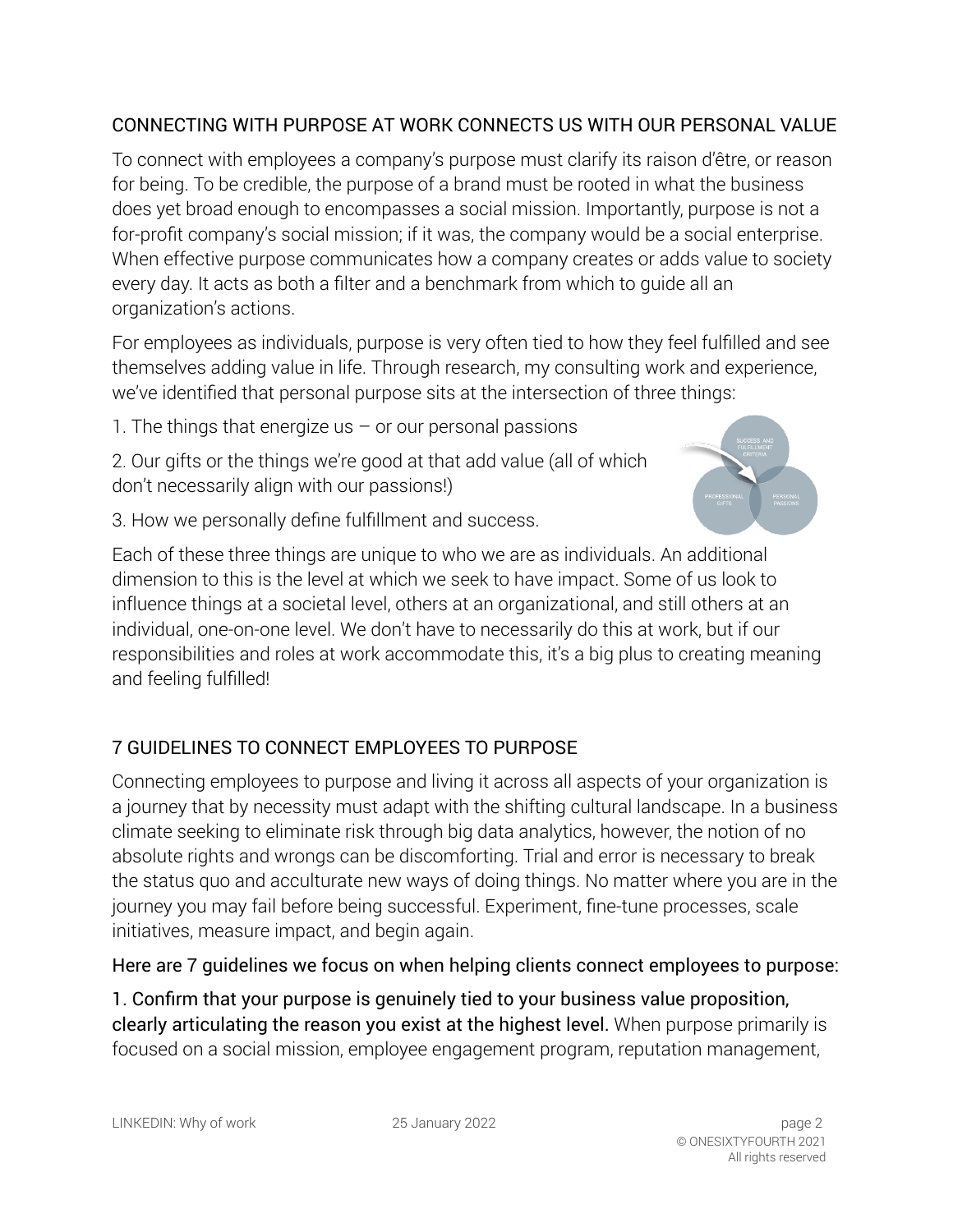cause marketing campaign or the like it may create a lift in engagement but it won't cultivate long-term fulfillment. And it can lead to inconsistent policies and behaviors, employee cynicism and even reputational damage. [\(Primer on clarifying purpose as an](https://www.onesixtyfourth.com/purpose-identifying-an-organizing-principle-for-your-brand-and-company/)  [organizing principle for your brand and business.\)](https://www.onesixtyfourth.com/purpose-identifying-an-organizing-principle-for-your-brand-and-company/)

2. Avoid the temptation to turn purpose into a tagline. To cultivate a sense of belonging purpose must be more than words on a page. Empower employees to discover their own sense of purpose and meaning through workshops, online programs etc. and find the intersection between their personal purpose and the company's raison d'être. Offer employees a place on their company profile to share what the company purpose means to them personally.

3. Envision your best workplace and rewrite your narrative. Your cultural narrative should reflect your long-term ambition and the ideal culture that will support achieving your purpose. This story should come from the heart (in other words, ring sincere) and reflect a state of being whole (a definition of integrity that is often overlooked). While the spotlight has been placed on "authentic" narratives, social media has made us all aware that authenticity can be curated and even contrived. Sincerity and integrity however, cannot. [\(Guidelines for rewriting your narrative.](https://www.onesixtyfourth.com/5-guidelines-for-rewriting-your-employer-narrative-transforming-your-cultural-story/))

4. Activate middle management. Building an inspired middle management team is one of the overlooked keys to success in connecting employees to purpose. Middle managers who openly communicate their personal purpose to their teams and discuss how it links to their work life, model vulnerability that cultivates inclusion and belonging.

5. Enlist untapped evangelists. Across all levels of an organization lies a pool of often untapped evangelists who are easy to identify and a great resource to inspire cultural change and connection to purpose. Consider networking them through a Purpose Council that builds employee teams focused on pioneering purpose efforts within their departments and across the organization.

6. Ensure you satisfy foundational factors for good corporate culture as you connect employees to purpose. Attributes such as treating employees with respect and as individuals; having supportive leaders who offer encouragement and live the company's values across all their actions; offering formal and informal learning and development opportunities; and embracing transparency in communications.

7. Adapt well-being into a performance indicator. As well-being morphs into a measure of success at work it must be seen as more than a healthcare/benefits tool. Consider ways to tie your purpose and values to employee well-being and incorporate these elements into individual performance evaluations as well as brand scorecards. After all, that which is measured is managed and improved.